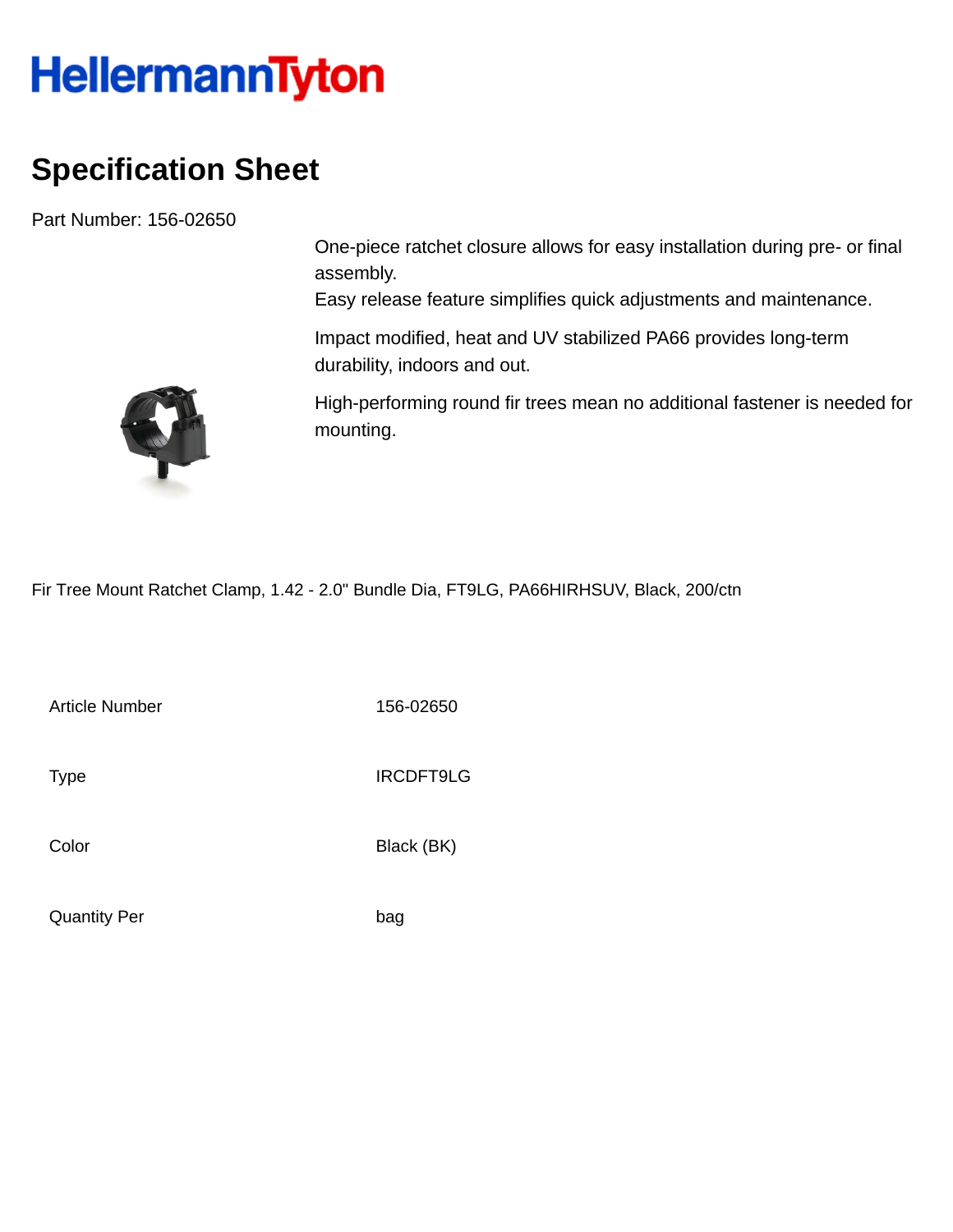| <b>Product Description</b>            | The Inline Ratchet P-Clamp family offers versatility when managing<br>wires, cables and hoses. Built-in attachments include round and oval<br>fir trees and adhesive mounts, so no additional hardware is needed<br>for securing to a hole or panel. The robust design and durable<br>materials make it ideal for heavy duty applications, both indoors and<br>out. The adjustable clamp can be closed by hand to the desired<br>diameter. The release feature allows easy and nondestructive<br>removal of cables simply by using a flat-head screwdriver. In this way,<br>the clamp can be reused or serviced without removing it from the<br>mounting surface. |
|---------------------------------------|-------------------------------------------------------------------------------------------------------------------------------------------------------------------------------------------------------------------------------------------------------------------------------------------------------------------------------------------------------------------------------------------------------------------------------------------------------------------------------------------------------------------------------------------------------------------------------------------------------------------------------------------------------------------|
| <b>Short Description</b>              | Fir Tree Mount Ratchet Clamp, 1.42 - 2.0" Bundle Dia, FT9LG,<br>PA66HIRHSUV, Black, 200/ctn                                                                                                                                                                                                                                                                                                                                                                                                                                                                                                                                                                       |
| <b>Global Part Name</b>               | IRCDFT9LG-PA66HIRHSUV-BK                                                                                                                                                                                                                                                                                                                                                                                                                                                                                                                                                                                                                                          |
|                                       |                                                                                                                                                                                                                                                                                                                                                                                                                                                                                                                                                                                                                                                                   |
| Minimum Tensile Strength (Imperial)   | 100.0                                                                                                                                                                                                                                                                                                                                                                                                                                                                                                                                                                                                                                                             |
| Minimum Tensile Strength (Metric)     | 445.0                                                                                                                                                                                                                                                                                                                                                                                                                                                                                                                                                                                                                                                             |
| Length L (Imperial)                   | 1.37                                                                                                                                                                                                                                                                                                                                                                                                                                                                                                                                                                                                                                                              |
| Length L (Metric)                     | 34.8                                                                                                                                                                                                                                                                                                                                                                                                                                                                                                                                                                                                                                                              |
| <b>Fixation Method</b>                | Fir tree for round holes                                                                                                                                                                                                                                                                                                                                                                                                                                                                                                                                                                                                                                          |
| Width W (Imperial)                    | 1.37                                                                                                                                                                                                                                                                                                                                                                                                                                                                                                                                                                                                                                                              |
| Width W (Metric)                      | 34.9                                                                                                                                                                                                                                                                                                                                                                                                                                                                                                                                                                                                                                                              |
| <b>Bundle Diameter Min (Imperial)</b> | 1.42                                                                                                                                                                                                                                                                                                                                                                                                                                                                                                                                                                                                                                                              |
| <b>Bundle Diameter Min (Metric)</b>   | 36.01                                                                                                                                                                                                                                                                                                                                                                                                                                                                                                                                                                                                                                                             |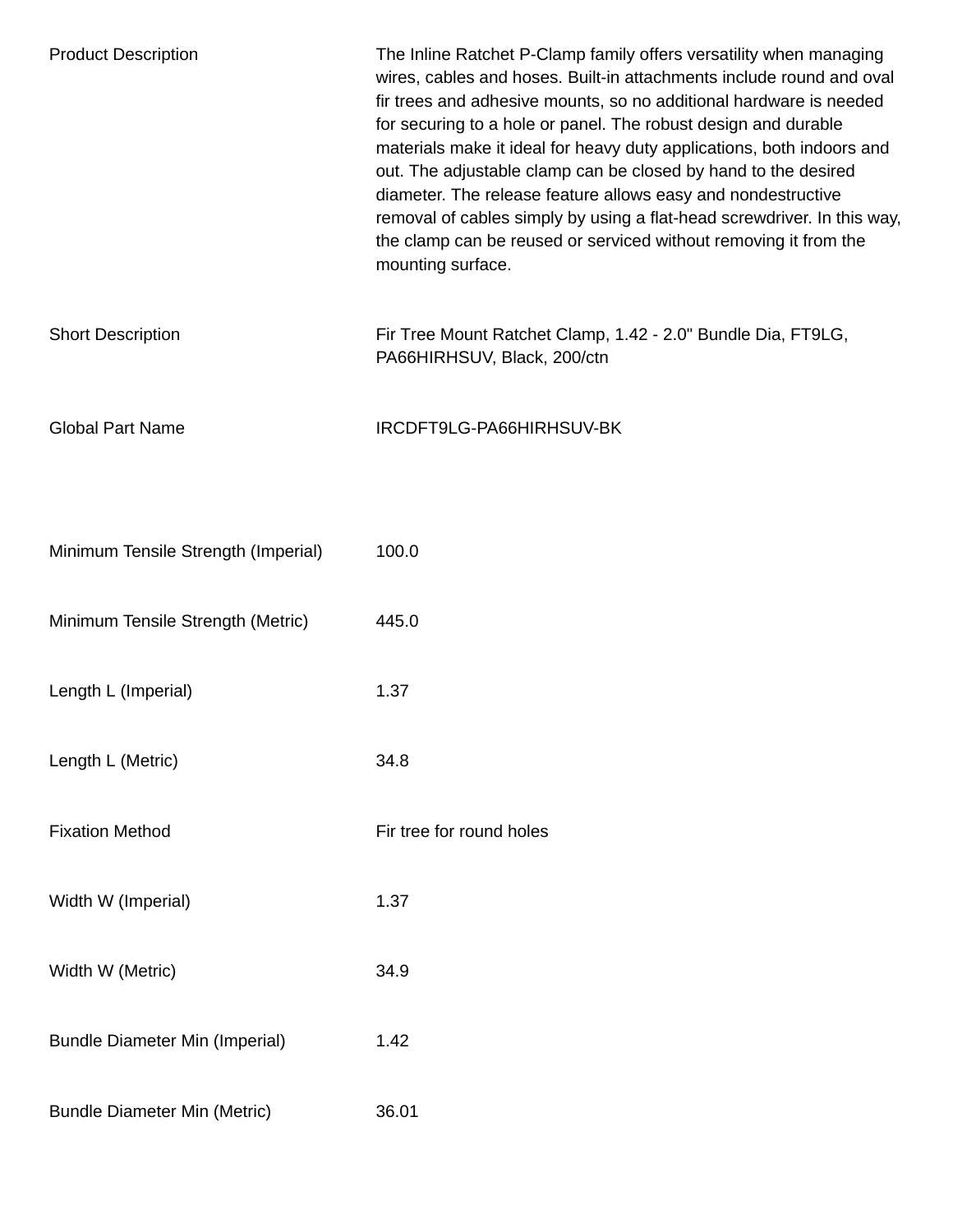| <b>Bundle Diameter Max (Imperial)</b> | 2.0    |
|---------------------------------------|--------|
| <b>Bundle Diameter Max (Metric)</b>   | 50.8   |
| Panel Thickness Min (Imperial)        | 0.02   |
| Panel Thickness Max (Imperial)        | 0.50   |
| Panel Thickness Min (Metric)          | 0.60   |
| Panel Thickness Max (Metric)          | 12.7   |
| Mounting Hole Diameter D (Imperial)   | 0.35   |
| Mounting Hole Diameter D (Metric)     | 9.0 mm |

| Material                     | Polyamide 6.6 high impact modified, heat and UV stabilized<br>(PA66HIRHSUV) |
|------------------------------|-----------------------------------------------------------------------------|
| <b>Material Shortcut</b>     | PA66HIRHSUV                                                                 |
| Flammability                 | <b>UL 94 HB</b>                                                             |
| <b>Operating Temperature</b> | -40°F to +221°F (-40°C to +105°C)                                           |
| <b>ROHS Compliant</b>        | Yes                                                                         |
|                              |                                                                             |

Package Quantity (Imperial) 200